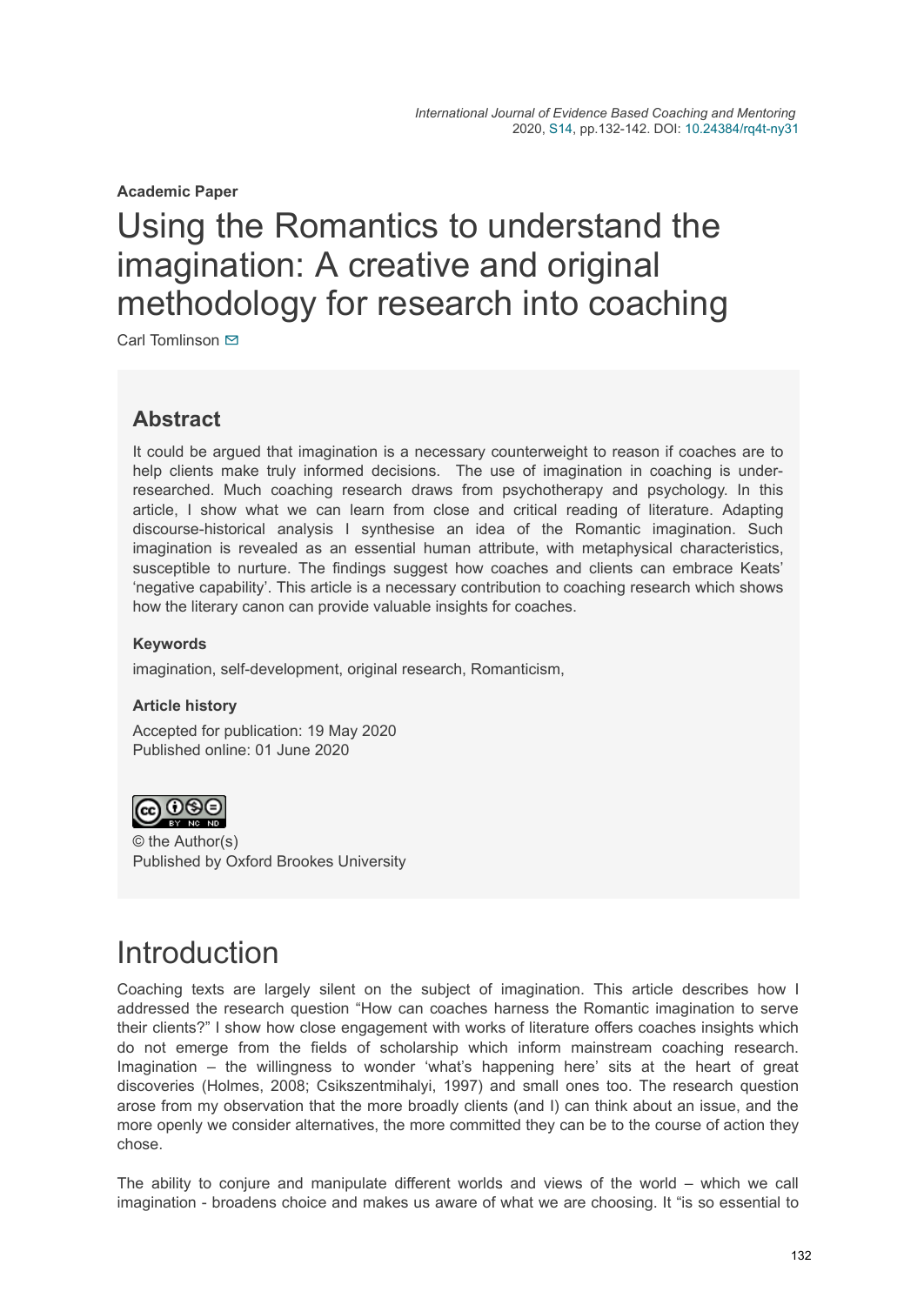mental activity that its elimination would radically alter the character of man's mind" (Casey, 1974, p. 3). Imaginative powers vary between individuals (Puente-Díaz and Cavazos-Arroyo, 2017; Claxton, 2005; Blackmore, 2003; Frank, 1978). I wanted to know how coaches can nourish these powers and, in doing so, meet Hardingham's challenge to 'increase the range of choices open to the coachee.' (2004, p. 30).

Imagination 'has resisted comprehensive, systematic characterization' (Spaulding, 2016, p. 2). Scholars such as Warnock (1976), Frye (1964), Dewey (1934) do not concur on every detail. This seemed to me scant reason not to attempt a characterization of the imagination based on evidence, and then to apply it to coaching. I was introduced to the Romantic poets as an A-level student and have been fascinated by their treatment of imagination for the succeeding 35 years. This prompted me to seek answers in their writing. The research question, "How can coaches harness the Romantic imagination to serve their clients?" begs an inductive approach. I adopted, and adapted, the Discourse-Historical Approach (Reisigl and Wodak, 2009) because of its applicability to research questions with a social dimension and its reliance on analysis of texts. This method sat well with my own interpretivist paradigm and my prior experience of literary criticism, which influenced my research question. This is an original approach characterised by 'powerful, personal authorship' (Holliday, 2016, p. 127) and by Gabriel's (2015) call for imaginative methodology, as befits my subject. My findings invite further research along these lines and into this topic. I invite coaches to test my findings in their practice, if they believe they will serve their clients.

### **How to further coaching research**

Researchers and teachers of coaching and mentoring (e.g. Peltier, 2010; Cox, Bachkirova & Clutterbuck 2014; Smithers, 2011) focus repeatedly on the fields of psychology and psychotherapy yet as Alvesson and Gabriel remind us "slavish adherence to formula renders researchers oblivious to potentially interesting possibilities that exist outside the formula" (2013, p. 247). Coaching research rarely acknowledges that psychology and psychotherapy are relatively recent ways of thinking about what it is to be human. This focus is occasionally (Smithers, 2011), though certainly not always, "slavish adherence".

Additionally, much coaching research takes place within social science faculties, where "dominant methodologies generally adhere to an ultra-rationalist paradigm of scientific discovery" (Alvesson and Gabriel, 2013, p. 249). Many of the papers I read while completing my Masters, despite being qualitative in their approach, appeared to be seeking the implied respectability of quantitive methodologies. I began to understand, and occasionally share, Tracy's (2010) sense they were trying on their bigger sibling's clothes to convince the grown-ups they had something important to say.

It is sixty years since C.P. Snow spoke of "two cultures" (Snow and Collini,1993) lamenting artificial distinctions between the humanities and sciences and the impact this would have on society's ability to fix itself. The methodologies applied by so many researchers seem to ignore Snow and something is missed because of this.

### Why research imagination? And where to look for the data?

A literature review revealed that coaching texts (e.g. Cox, Bachkirova and Clutterbuck, 2014; Bachkirova, 2011; Flaherty, 2010; Linder-Pelz, 2010; Peltier, 2010; Van Deurzen and Hanaway, 2012) pay scant attention to the nature and activation of the imagination. Rather they take it for granted that it exists and move on, occasionally referencing creativity or mental imagery. The former is a product of imagination (Csikszentmihalyi, 1997), the latter only one aspect of it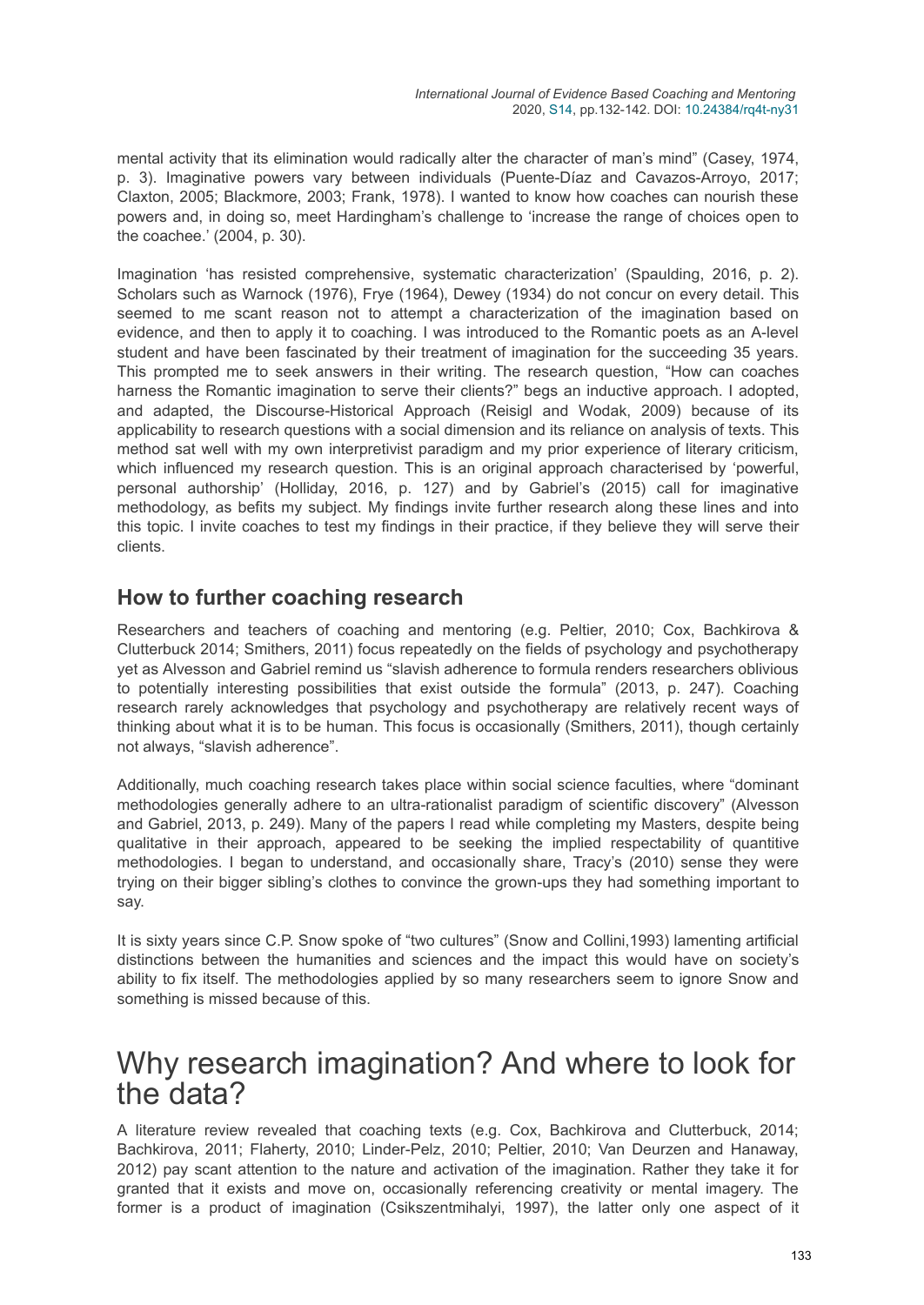(Mendoza-Canales, 2018; Peijnenburg, 2006). Other fields – business, education and psychotherapy – acknowledge its importance without revealing its essence. This seems like trying to start an engine in second gear. This may be because of Piaget's association of imagination with a childlike state of innocence (Archambault and Venet, 2007); because of its association with psychosis (Singer and Pope, 1978); or because of a tendency to view it is as "second rate in status" compared to other mental activity (Casey, 1974, p. 4), "irresponsible" (Sutton-Smith, 1988, p. 17), or less "dependable" than scientific Reason (Eisner, 2002, p. 5).

Coaching's limited engagement with the idea left me wondering where I could learn about imagination. Fortunately, there exists a large body of data, gathered over six millennia, about what it is to be human. These data lie in stories written over that time, from the Assyrian Gilgamesh epic of 4000BC to Helen Fielding's recent reimagining of an Austen heroine as Bridget Jones. Literature offers, in effect, a grounded theory of the human condition. Booker (2004) shows us how themes recur over time, indicating that the data are saturated. Freud himself is said to have to have attributed the discovery of the subconscious to poets (Berman, 1985). To give just one example, *Don Quijote*, (Cervantes de Saavedra, 1605) is the story of a man trying to scale the heights of what we now call Maslow's triangle and discovering that you need a full belly before you go tilting at the windmills of self-actualization.

So I had a hunch that literature might have something to tell coaches, but I've spent all my adult life studying literature and I naturally look for answers in it. Wider reading was essential to establish if my hunch withstood academic scrutiny. I reviewed the scholarship which seeks to derive learning about the human condition from the "continuity between … works of art and the everyday events, doings, and sufferings that are universally recognised to constitute experience"(Dewey, 1934).

We attend to stories for many reasons and in doing so we can begin to "formulate the unformulated" (Iser, 1972, p. 299). Authors of fiction create a thought laboratory for testing ideas about life (Oatley, 1999, 2009). This suggests that literature grounded in shared, recognisable experience can provoke an imaginative approach to making sense of the world. Coaches and clients may find this approach more accessible than psychological and psychotherapeutic approaches because of its resemblance to everyday life. A few themes dominate in the scholarship which seeks to consider how fiction can offer insights into the human condition. I explore three of these below and consider how they are relevant to coaching.

### **i. Metacognition**

Metacognition – or what we know about how we know – is seen as being essential for selfknowledge, and therefore for development (Lyons and Bandura, 2018). Our responses to reading fiction can help us to understand how we see the world, and why we see it that way (Newton, 1991), develop "new thinking skills" (Buswick et al., 2005, p. 34) and provoke "subtle shifts" in our self-knowledge (Djikic et al., 2009, p. 28). The development of metacognition is essential for coaches as part of reflective practice (Van der Horst and Albertyn, 2018) so if reading fiction can facilitate reflection on the self (Koopman and Hakemulder, 2015) then these activities can support both coach and client in this sensitive area of work.

### **ii. Metaphor**

The study of poetry helps develop the cognitive as well as affective thinking (Eva-Wood, 2008). Metaphor connects these, (Van Buskirk et al, 2015). One advantage of the use of metaphor in coaching lies in its rendering the hard to grasp in familiar and readily visualised terms (Drake, 2014, Emson, 2016) . Metaphor enriches storytelling, and is therefore be valuable for coaching corporate clients (Auvinen et al., 2013). Familiarity with literature will enrich our use of metaphor (Miall and Kuiken, 2002), which will reduce the risk of reducing the complex to platitudes.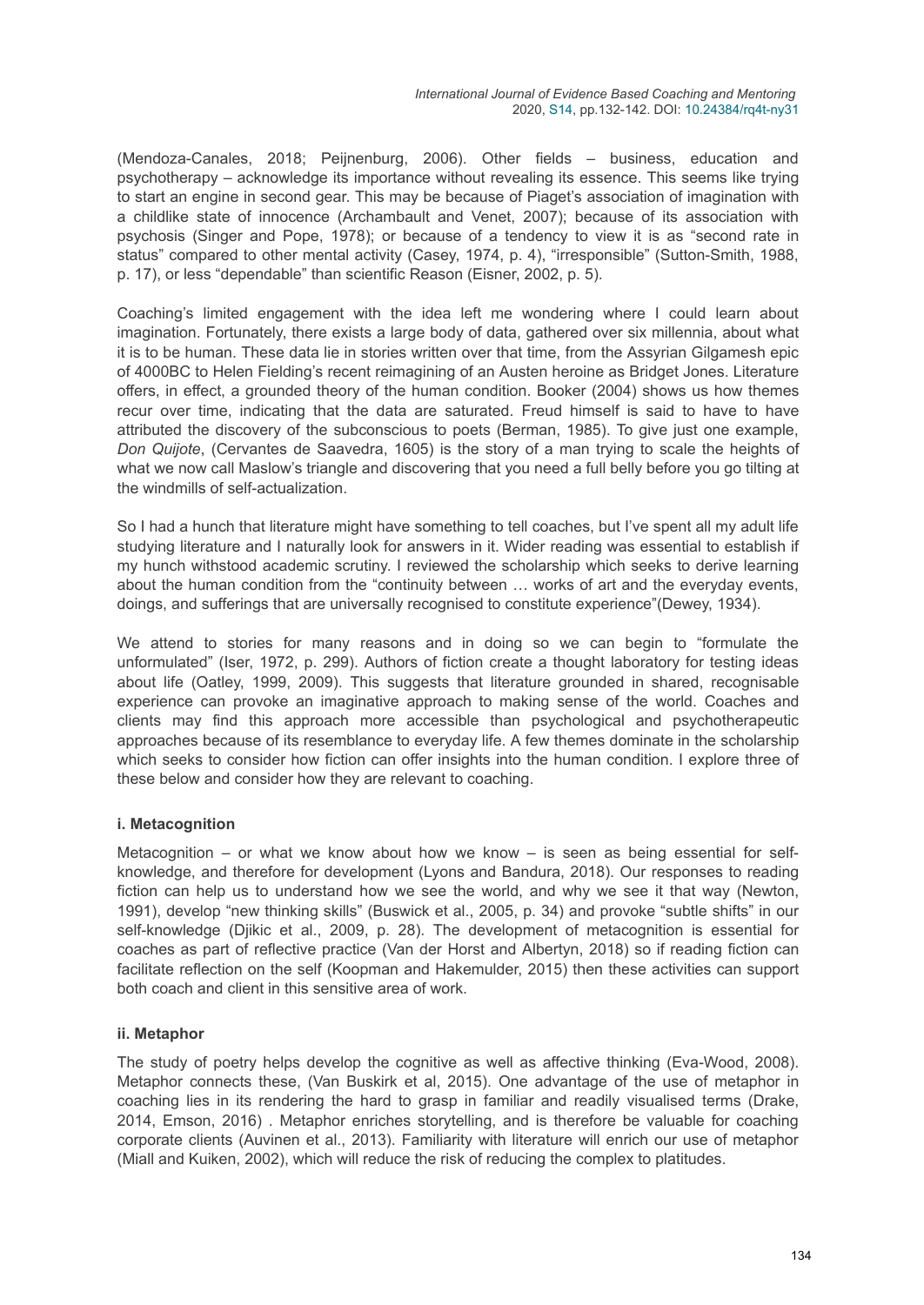#### **iii. Empathy**

Coaches need empathy to ensure our questions are more than mere "interrogation"(Tschennen-Moran, 2014). It is an integral element of the emotional intelligence which underpins a coaching relationship (Whitmore, 2009). Clients who need to form effective relationships and accept differing points of view in the workplace may also need help developing empathy (Hind et al., 2009). A complex and dynamic field of research backs up Koopman and Hakemulder's "tentative support" (2015) for the positive effects of fiction upon empathy.

More generally, literature "promotes imaginative over rational understanding and ... the strength of the imagination is its ability to think between disciplines and to conceive of wholes not just parts" (Oswald, 2019, p541). Three of the English Romantics wrote widely on imagination. Wordsworth, Coleridge and Keats believed, crucially, that imagination is not a simile for fancy, or fantasy (Warnock, 1976), that it "stands in some essential relation to truth and reality" (Bowra, 1950, p. 5) whilst being beyond the cold grip of "empiricist thought" (Moore and Strachan, 2010, p. 3). These characteristics of the Romantic imagination led me to make their writings the focus of my research.

## How to research the Romantic imagination

My methodology reflected several concerns. I wanted to write a good dissertation. I wanted to heed Alvesson and Gabriel (2013). I had a hunch that the ways the Romantics write about imagination could inform coaching practice, but I couldn't be sure. I needed first to conceptualise the phenomenon and then try to develop some applicable, if not generalisable, guidance for coaches.

The "how" in my question pointed to a pragmatic approach. There is no single reading of a text, rather meaning is generated by the writer and the reader (Bryman, 2016). These considerations place the question in an interpretivist paradigm.

English Romanticism was an early 19th century Artistic movement. It began "as a consequence of [the French Revolution's] failure" (Brown, 2001, p. 11) which saw the Revolution's ideals descend into tyranny (Schama, 1989). The Romantics' interest in imagination arose from their concern that humanity was losing an essential part of what it is to be human. Disillusioned by the Revolution's failure, "disciplined by the succeeding storms and sobered by increase of years" (Coleridge and Jackson, 1985, p. 251) writers sought ways for the "unintelligible" (Wordsworth, 1959, p. 201) to exist alongside the "cold philosophy" (Keats and Barnard, 1988, p. 431) which had kept the guillotine so busy.

My interest in researching the place of imagination in coaching came from a growing awareness that we live, again, in an age "[w]hen Reason seem[s] most to assert her rights" (Wordsworth, 1979, p. 396). Science and technology subjects dominate the UK curriculum, and education funding (e.g. Augar et al, 2019). Aggressive data harvesting speaks of a culture which views our behaviour as predictable, perhaps programmable. This is the world in which our coaching clients live. It is perhaps not a coincidence that a world increasingly reliant on binary code is becoming a more binary world. Failure to accept nuance in the world is destroying empathy at a personal level, and already fragile political consensus at a societal level (Bragg, 2019; Hochschild, 2018; Haidt, 2013; Peijnenburg, 2006).

This societal dimension required a method which went beyond mere hermeneutic examination of the texts. Simply deciphering the Romantics would be insufficient. I needed to lift my eyes from the page and see how their ideas might live in our concrete world. At the suggestion of my tutors, I explored Discourse Analysis as this appeared suitable for a problem with both a personal and social dimension.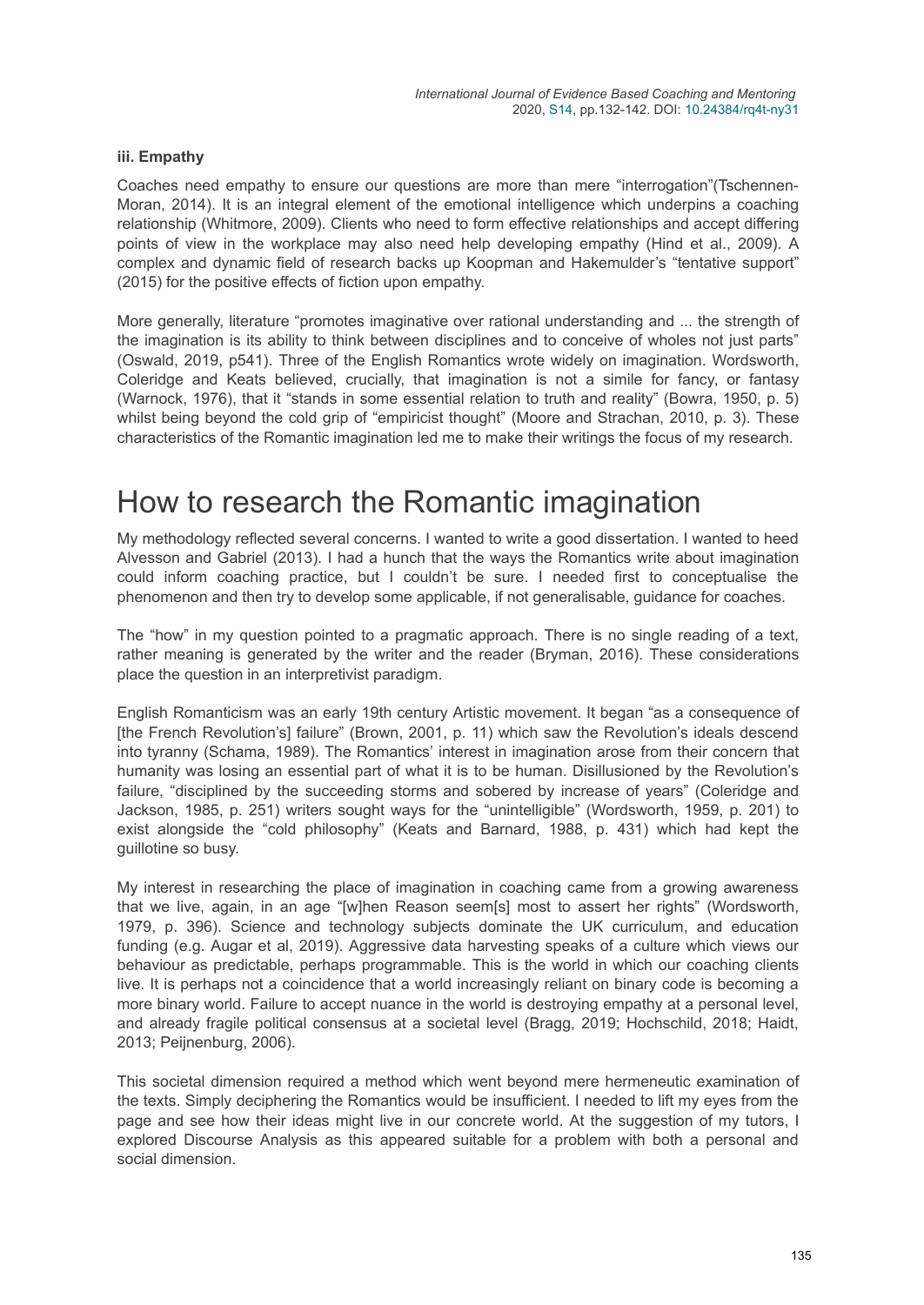Discourse analysis is often concerned with structures of power ( Wodak and Meyer, 2009; Widdowson, 2007). The phrase "dare to dream" comes to mind. To dare is to do something courageous, transgressive even, which stands out from the norms of expected, acceptable behaviours. Children "dare" each other to take risks; parents admonish, "Don't you dare!" In describing dreaming (a synonym here for imagining a state of affairs other than the status quo) as an act of daring the phrase can send an implicit message that it might be better not to. Thus power, in the form of Reason, tends to restrict imagination.

Whilst discourse analysis developed as a tool to examine our contemporary world it can also be applied to written language from the past (Brinton, 2018; Widdowson, 2007). There are two strands of discourse in the texts; between the Romantics and the (political and poetic) context in which they wrote; and between the Romantics and their readers. My work aimed to inform thinking about the here and now, hence my focus was on the discourse between author and reader.

I adapted the Discourse-Historical Approach (DHA, Reisigl and Wodak, 2009) to interrogate my chosen texts for data which address the research question. Resigl and Wodak place DHA in the context of social justice and political campaigning. My ambitions were not on that scale, although my research question stems in part from concerns about social and power structures which are based on data and Reason. I believe that my approach to the research would have been similar had I not adopted DHA and I might have found myself using something which looked like DHA without ever having been aware of it as a term.

Alongside their poems, I read Keats' letters (Keats, Gittings and Mee, 2002), Wordsworth and Coleridge's *Preface to the Lyrical Ballads* (Owen and Smyser, 1974/2008) and Coleridge's *Biographia Literaria* (Coleridge and Jackson, 1985). These different types of writing – the poetic, the informal, the quasi-manifesto and the theoretical – offered triangulation and variety as I pieced this puzzle together.

### **What is imagination?**

I synthesised from the texts this working definition of the Romantic imagination susceptible to use in coaching:

- I. The imagination is an innate element of our sense-making, it is as much a part of us as our liver or lungs or lymph nodes, but;
- II. It has a metaphysical quality, and its operation is not fully explained by reference to physiology alone, it is "the combination of emotion and intellect" (Frye, 1964);
- III. Whilst permanently with us, its nature is not fixed. Like an organ or a muscle its health, capacity and power can vary and can be influenced.

I discovered that the three most powerful influences were the poets' setting, action and mood. Where they were, and how they felt about where they were often a spurred imaginative effort. Unfamiliar surroundings, or a readiness to see the familiar in a new way, were happy hunting grounds. The most useful action was often a conscious decision to be ready for the uncertain, Keats describes this as "negative capability.. [accepting] uncertainties, Mysteries, doubts, without any irritable reaching after fact and Reason" (2002, pp. 41-42). It is engagement of Claxton's (2005) "Wayward Mind". The poets stand on that tightrope between focussed concentration and blank receptivity which Csikszentmihalyi (1997) calls "Flow", and Keats "diligent indolence" (2002, p. 62). Often they make a choice to cede control, for the time being, to the unconscious and to trust in "easy (in the sense of being at ease, rather than facile) quest" (Keats, 1998, p. 63) above "irritable reaching" so that, in returning to consciousness, something will have become clearer. This creates moods of calm, patience and submission – what Wordsworth calls "wise passiveness" (1959, p. 194) – in which we the imagination "makes a toy of thought" (Coleridge, 1985, p. 87). In entering these moods they create the possibility of delight and new insights.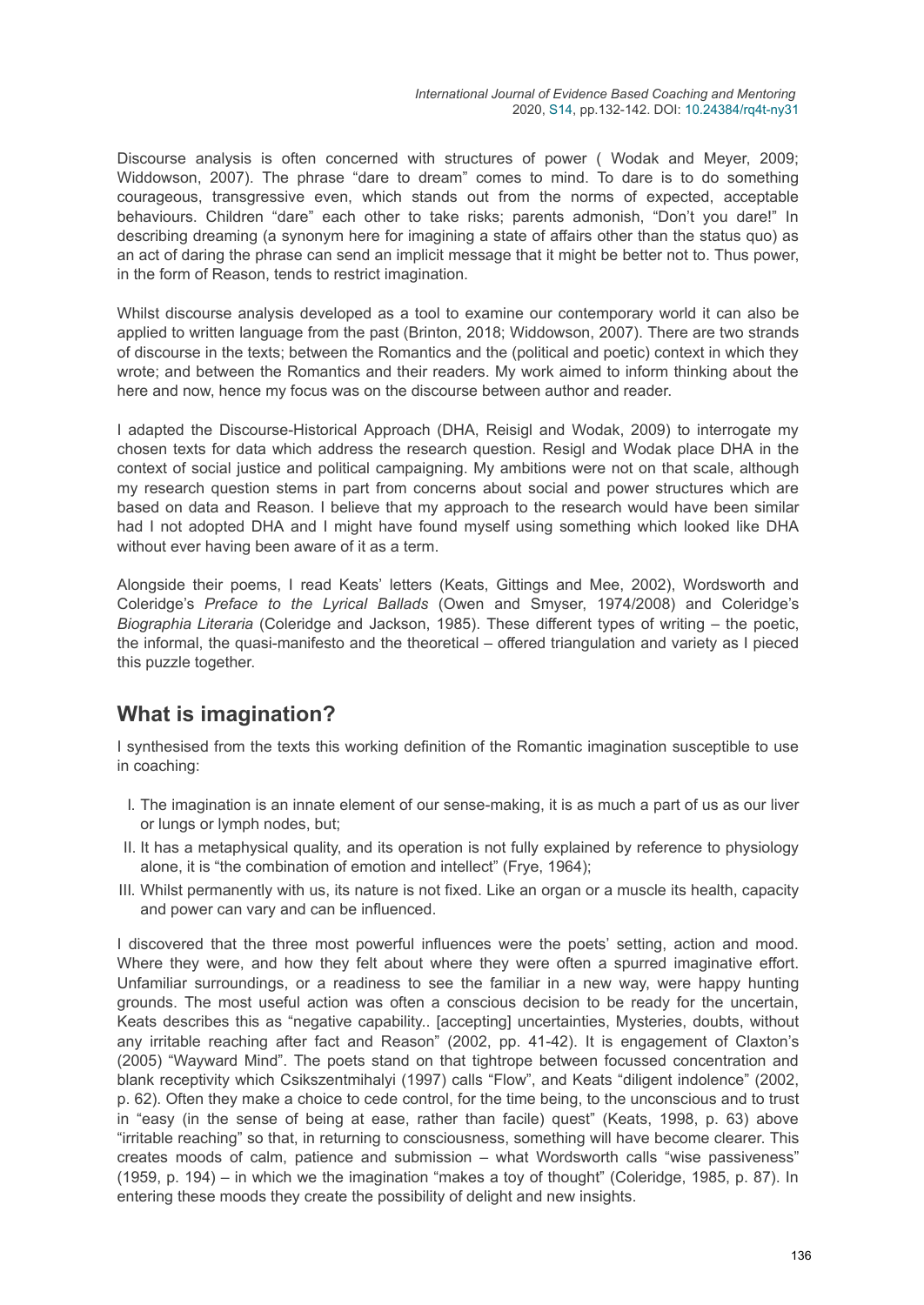Implications for coaching

The following lines are as apt for our time as they were when Wordsworth wrote them in 1802.

*The world is too much with us; late and soon, Getting and spending, we lay waste our powers: […] We have given our hearts away, a sordid boon! […] we are out of tune* (Wordsworth, 1959, p. 435.)

Today's coaching clients, often overwhelmed by family pressures, and demanding bosses or customers, might well call out "The world is too much with me". "We are out of tune" sounds like an awareness of what, 200 years later, Mezirow would call a "disorienting dilemma" (1991). Whitmore (2009) describes how people reach a crisis because they have focussed too much on the quantitative, rather than the qualitative, aspect of personal growth. He is describing a wasting of powers, a giving away of the heart. Whether these clients and their coaches have anything to learn from a small group of long-dead men requires a little consideration.

Whilst not fabulously wealthy, Keats, Coleridge and Wordsworth rarely had to struggle to make the rent or put food on the table. Equally few clients come to coaching wanting, as the Romantics did, to produce of bodies of literature which define their own time (Roe, 2005; Wu, 1995;) and remain relevant to an audience beyond poets 200 years later. And thanks to the Romantics, coaches and clients do not have to work up a theory of the imagination from first principles.

As coaches, if we are ready to start from where our clients are, we don't need to be masterful poets or champion imaginers, but we do need to understand how to engage our imagination and how to help our clients engage theirs. The Romantics give us something Ward considers central to this understanding:

*a detailed and rigorous treatment of the cognitive processes from which novel ideas emerge and through which the creative potential of those ideas is recognized* (2001, p. 350).

Frye suggested "it is the *fundamental job of the imagination* to produce […] a vision of the society we want to live in" (1964, p. 140, my emphasis) . This suggests that the ambiguity of the Romantic imagination might just get us our hearts back, get us in tune, and get us paid (Sarasvathy, 2002). If we accept that my subjects are the go-to guys for the imagination (Bowra, 1950; Warnock, 1976), it would be at best capricious, at worst bloody-minded, to throw out the baby of their enduring relevance with the bathwater of their chromosomes, and their social and historical distance.

## Discussion and conclusions

We see that enduring relevance in the following themes.

#### **i) "Wise passiveness", "diligent indolence"**

Heron (2001, p. 29) asserts that "[to] become aware in the exercise of choice and personal power..outgoing action [needs to be] balanced with attentive passivity. The person…notices what is there and creates what is different." This is Wordsworth's "wise passiveness", Keats' "diligent indolence". Heron's words come from his description of "The self-creating Person" whom he describes as having a level of personal awareness beyond the "unreflectively conventional"(ibid, p.29). He goes on to discuss how we can use imagination to change our perspective in a transpersonal (i.e. spiritual or metaphysical) approach to clients. Much of what he has to say chimes with Bachkirova's (2011) ideas on coaching the soul.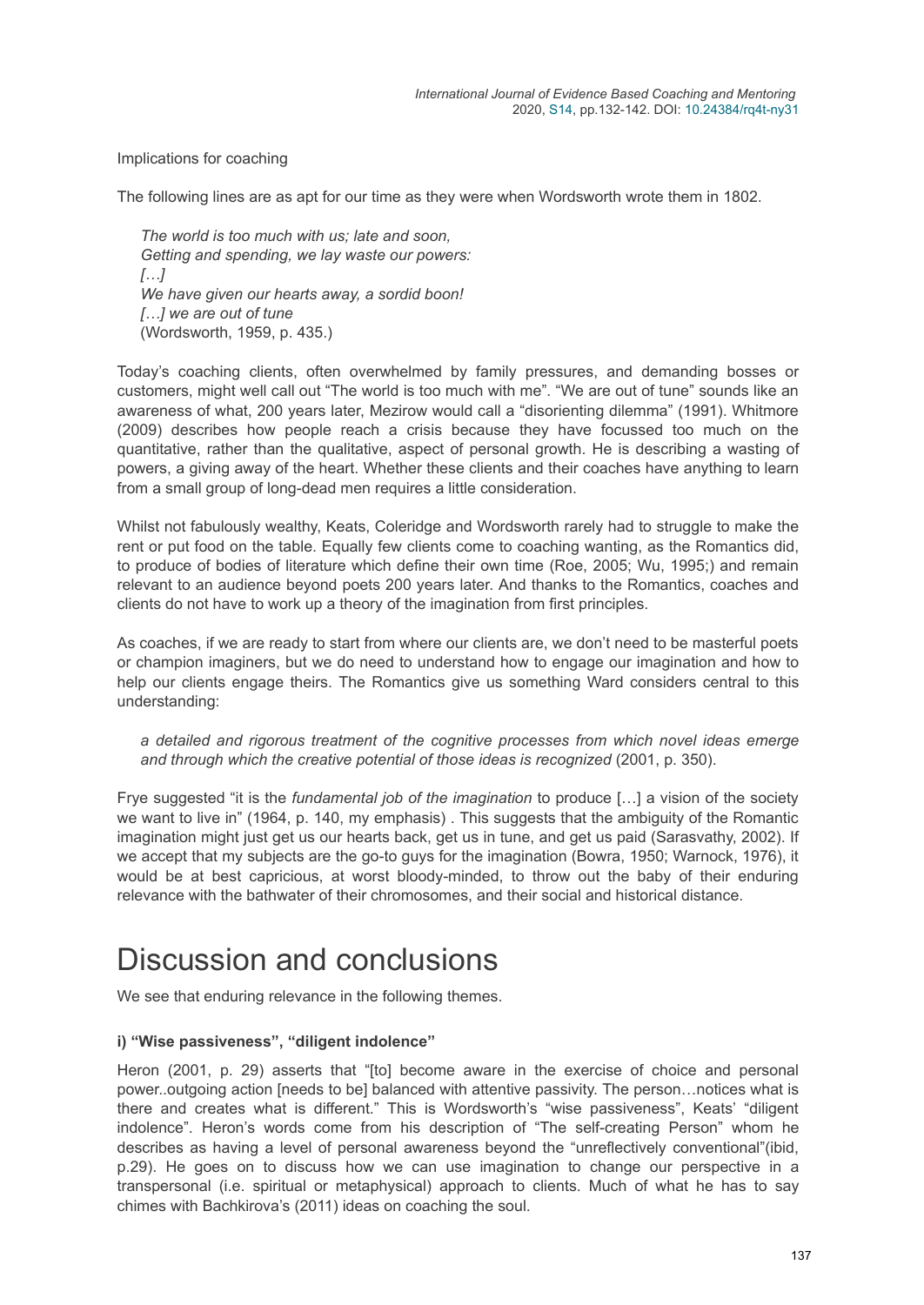#### **ii) "Negative capability"**

For Rowan (2014, p.152) the transpersonal approach "adopts a sceptical attitude to the concepts of goals and tasks". This echoes negative capability with its readiness to embrace not knowing. It could equally apply to existentialist coaching with its inherent scepticism about being defined by one's situation and its insistence on choice (Spinelli, 2014; Van Deurzen and Hanaway, 2012). Our imagination enables us to broaden our range of choices. A further possible application of negative capability shows up in Passmore and Marianetti's (2007) discussion of mindfulness and its capacity to reduce the levels of the stress hormone cortisol. If we substitute "irritable reaching after fact and Reason" for stress, then submitting to "uncertainties, Mysteries, doubts" begins to sound like mindfulness. Passmore and Marianetti go on to suggest that mindfulness will help the coach maintain focus and remain emotionally detached. Coaches who wish to become more mindful might therefore choose to emulate the Romantics and give themselves conscious, purposeful and sufficient time away from the coal face, whether in nature, or in an art gallery or library.

#### **iii) Avoiding "Palpable designs", "suspension of disbelief"**

My own coaching work is person-centred and therefore client-led (Joseph, 2014). Perhaps inevitably this leads me to consider how what the Romantics show us can be of use to clients, and then work back from the client to consider what it is that a coach needs to do help the client to access what is useful. Keats says "we hate poetry that has a palpable design upon us", that tells us what to think, and "if we do not agree, seems to put its hand in its breeches pocket" (2002, p. 58). The image of the poetry (by extension the poet) sulking at a reader's alternative reading is an arresting one for a coach. Hardingham could be glossing Keats when she says "No other human being has the right to impose his way of seeing the world on another, nor to deny the sense [the other's world view] has to the person who holds it." (2004, p. 29) Similarly Whitmore insists that "[a] coach pulls out of the coachee his own inner knowing rather than pushing onto him what he should do"(2009, p. 209). Keats is clearly not the father of person-centred coaching. It is instructive however that Carl Rogers "spent a lot of time reading and engaging in imaginative activity and reflection"(Corey, 2017, p. 164) before developing the Person-Centred approach which eschews "direct intervention" (ibid, p. 165) or, indeed, palpable designs. Whatever the benefits of imagination we, as coaches, need to avoid imagining outcomes for our clients and, however subconsciously, imposing these upon them. Rather we need to use it to help us attend to the client's needs, and if becoming more imaginative is one such need, to help them do so.

Tolerance of ambiguity, or "be[ing] prepared for different outcomes" (Whitmore, 2009, p. 209) is crucial for coaches (Peltier, 2010) if we are to avoid having palpable designs on our clients. The link between ambiguity and the imagination is clear to Coleridge: "Imagination […] reveals itself in the balance or reconciliation of opposite or discordant qualities" (1985, p. 319). In a rare empirical study, which reinforces Csikszentmihalyi's (1997) and Dyer et al's (2009) more anecdotal work, Zanasni et al (2008), found some links between tolerance for ambiguity and creativity. They insist that tolerance for ambiguity "empowers the intrinsically motivated exploration of novel, unusual or complex stimuli" (p.62). This sounds like the work of the imagination which Coleridge describes as "Full many a thought uncalled and undetained/And many idle flitting phantasies"(*The Eolian Harp*, 1985, p. 28, ll.39-40). So helping clients to work with their tolerance of ambiguity might address difficulties they have in engaging their imagination. This would involve understanding why they find ambiguity troubling and offering a supportive environment for them to play with ambiguity.

One way to do this is to withhold - initially at least - our own judgement. In *Biographia Literaria*, Coleridge describes how he desired his poetry to contain "a semblance of truth sufficient to procure for these shadows of imagination [a] willing suspension of disbelief for the moment"(1985, p. 314), in other words that his readers would ignore the fiction of his creations and believe them to be, in some sense, truthful. Suspending our disbelief, at the moment of their emergence, in the viability or desirability of our clients' suggestion will help them to range freely over options, before we help them to test those options for reasonableness, operability and "a semblance of truth".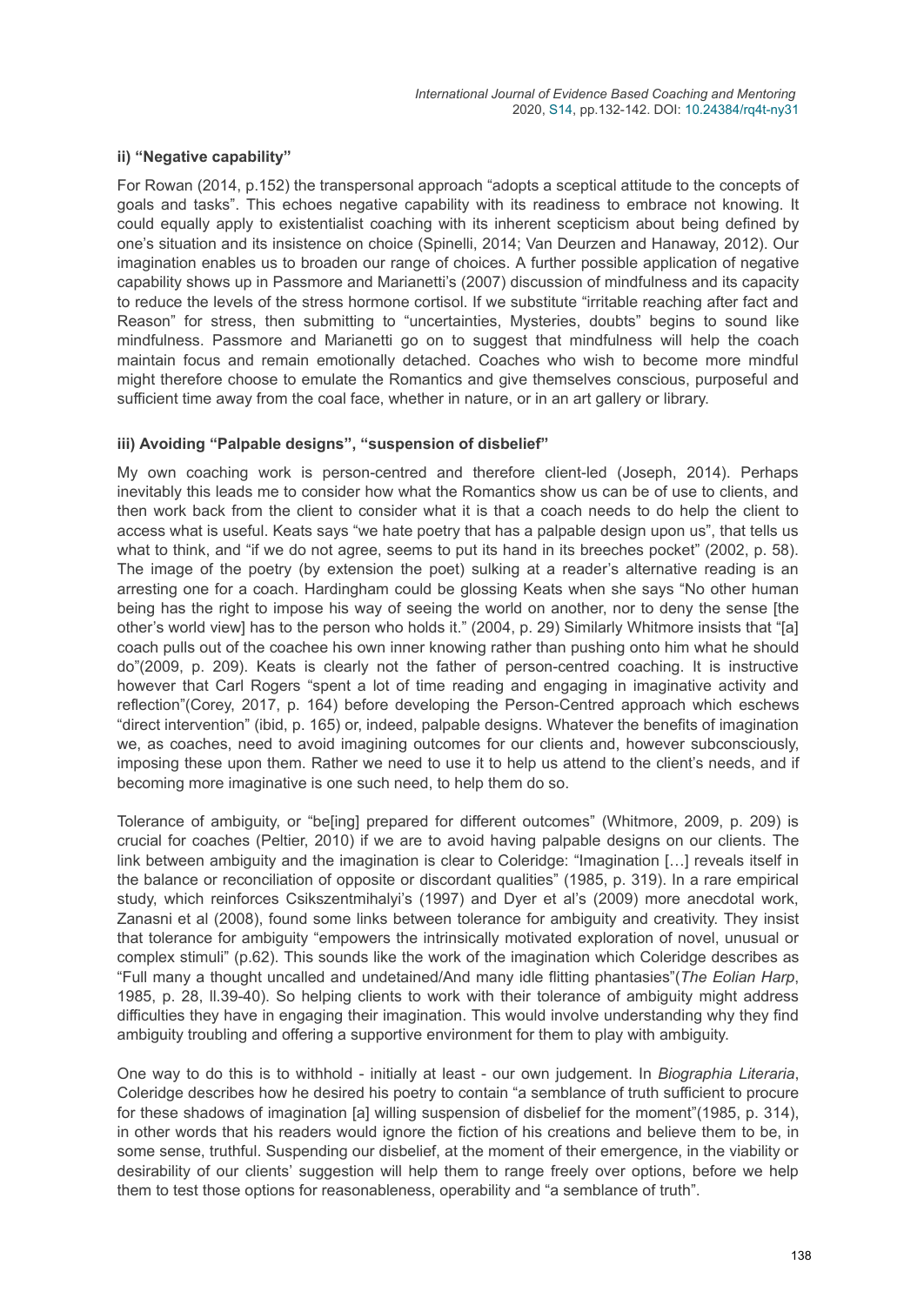#### **iv) "an unaccustomed train of words and images"**

Reading initiates imagination as "a dance between thoughts and feelings [which] can enhance selfunderstanding and challenge us to live more fully as human beings" (Eva-Wood, 2008, p. 575) and lead to "moments of recognition or acknowledgement that signal change" (Miall and Kuiken, 2002, p.236). This indicates that heeding Keats and "read[ing] a certain page of full Poesy" might be more than just "delicious diligent Indolence!" (2002, p. 62). It seems a sure-fire way to develop imagination. We might share the activity with our clients, or encourage them in their own discovery of fiction.

What, and how, we choose to read is important. Wordsworth describes poetry as "emotion recollected in tranquillity" (1959, p. 248). Coleridge's gloss on Wordsworth is helpful, he describes a "pleasurable confusion of thought [aroused by] an unaccustomed train of words and images"(1985, p. 333). Greene (2000) echoes Frye's (1964) point that we can understand others by attending to the art they create. Imagination is crucial for empathy (Peijnenburg, 2006; Frank, 1978) which is crucial for coaching (Tschennen-Moran, 2014; Peltier, 2010). Choosing to engage deeply with an "unaccustomed train of words and images" from other cultures, genders and socio-economic groups will awaken our imagination and help us empathise with those who don't look and love and live like us. This may find application in the coaching of diverse teams.

I would suggest that coaches use these techniques to work on themselves before considering which might be appropriate for use with clients. My research journey began with a hunch that literature had some answers about the human condition, and a personal need to push at the boundaries I felt coaching research had drawn around itself. In showing how coaches can learn from the Romantics, I have proved my hunch and moved the boundaries a little. My hope is that the findings from my research justify the approach I took, respond to Alvesson and Gabriel's call and encourage others to look beyond generally accepted sources of insight.

### **References**

- Alvesson, M. and Gabriel, Y. (2013) 'Beyond Formulaic Research: In Praise of Greater Diversity in Organizational Research and Publications', *Academy of Management Learning & Education*, 12(2), pp.245-263.
- Archambault, A. and Venet, M. (2007) 'Le développement de l'imagination selon Piaget et Vygotsky: d'un acte spontané à une activité consciente', *Revue des sciences de l'éducation*, 33(1), pp.5-24. DOI: [10.7202/016186ar](https://doi.org/10.7202/016186ar).
- Augar, P. (2019) *Independent panel report to the Review of Post-18 Education and Funding*. Available at: [https://assets.publishing.service.gov.uk/government/uploads/system/uploads/attachment\\_data/file/805127/Review\\_of\\_](https://assets.publishing.service.gov.uk/government/uploads/system/uploads/attachment_data/file/805127/Review_of_post_18_education_and_funding.pdf) post\_18\_education\_and\_funding.pdf.
- Auvinen, T., Aaltio, I. and Blomqvist, K. (2013) ''Constructing leadership by storytelling the meaning of trust and narratives', *Leadership & Organization Development Journal*, 34(6), pp.496-514. DOI: [10.1108/LODJ-10-2011-0102.](https://doi.org/10.1108/LODJ-10-2011-0102)
- Bachkirova, T. (2011) *Developmental coaching: working with the self*. Maidenhead, Berkshire: McGraw-Hill/Open University Press.
- Bachkirova, T. (2016) 'The self of the coach: Conceptualization, issues, and opportunities for practitioner development', *Consulting Psychology Journal*, 68(2), pp.143-156. DOI: [10.1037/cpb0000055](https://doi.org/10.1037/cpb0000055).
- Berman, J. (1985) *The talking cure: literary representations of psychoanalysis*. New York: New York University Press.
- Booker, C. (2004) *The seven basic plots: why we tell stories*. London: Continuum.
- Bowra, C.M. (1950) *The romantic imagination. Charles Eliot Norton lectures 1948-1949*. London: Oxford University Press.
- Bragg, B. (2019) *The Three Dimensions of Freedom*. London: Faber & Faber.
- Brinton, L.J. (2018) 'Historical discourse analysis', in Tannen, D. (eds.) *The handbook of discourse analysis*. Chichester: Wiley, pp.221-243.

Brown, D.B. (2001) *Romanticism: Art & ideas* . London: Phaidon.

Bryman, A. (2016) *Social research methods* (5th edn.). Oxford: Oxford University Press.

Buswick, T., Morgan, C. and Lange, K. (2005) 'Poetry in the boardroom: thinking beyond the facts', *Journal of Business Strategy*, 26(1), pp.34-40.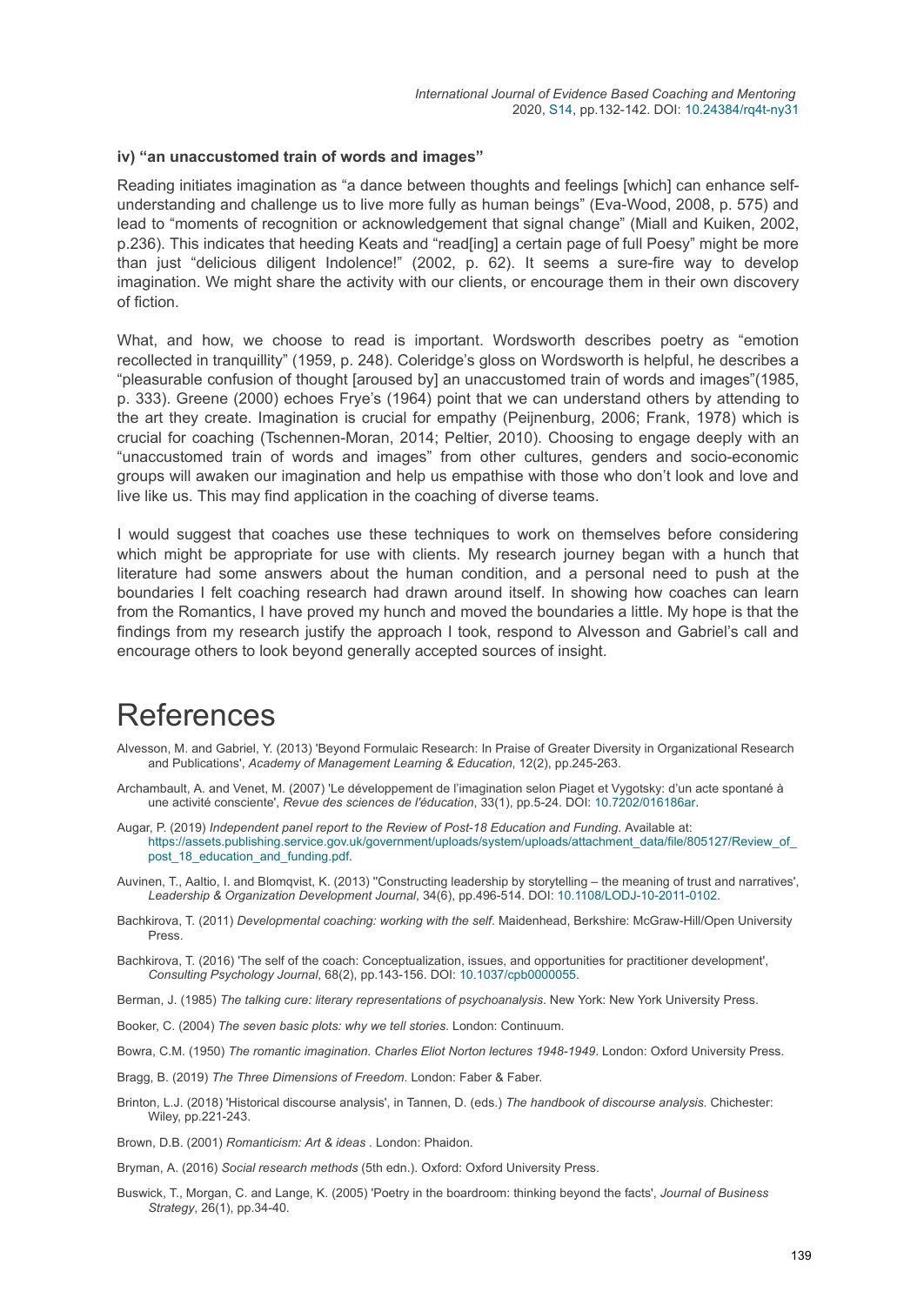Casey, E.S. (1974) 'Toward a phenomenology of imagination', *Journal of the British Society for Phenomenology*, 5(1), pp.3- 19. DOI: [10.1080/00071773.1974.11006346](https://doi.org/10.1080/00071773.1974.11006346).

Cervantes de Saavedra, M. (1605) *El ingenioso hidalgo Don Quijote de la Mancha*. Madrid: Juan de la Cuesta.

Claxton, G. (2005) *The wayward mind: an intimate history of the unconscious*. London: Little Brown.

Coleridge, S.T. and Jackson, H.J. (1985) *The Major Works*. Oxford: Oxford University Press.

Corey, G. (2017) *Theory & Practice of Counseling & Psychotherapy* (10th edn.). Boston, MA: Cengage.

- Cox, E., Bachkirova, T. and Clutterbuck, D. (2014) *The complete handbook of coaching*. London: SAGE.
- Csikszentmihalyi, M. (1997) *Creativity: flow and the psychology of discovery and invention*. New York: HarperCollins **Publishers**
- Dewey, J. (1934) *Art as experience*. New York: Penguin.
- Djikic, M., Oatley, K., Zoeterman, S. and Peterson, J. (2009) 'On Being Moved by Art: How Reading Fiction Transforms the Self', *Creativity Research Journal*, 21(1), pp.24-29. DOI: [10.1080/10400410802633392](https://doi.org/10.1080/10400410802633392).
- Drake, D. (2014) 'Narrative Coaching', in Cox, E., Bachkirova, T. and Clutterbuck, D. (eds.) *The Complete Handbook of Coaching* (2nd edn.). London: Sage, pp.117-130.
- Dyer, J.H., Gregersen, H.B. and Christensen, C.M. (2009) 'The innovator's DNA', *Harvard Business Review*, 87(12), pp.61- 67.
- Eisner, E.W. (2002) 'What Can Education Learn from the Arts About the Practice of Education?', *Journal of curriculum and supervision*, 18(1), pp.4-16.
- Emson, N. (2016) 'Exploring metaphor use and its insight into sense making with executive coaching clients', *International Journal Of Evidence Based Coaching & Mentoring*, pp.59-75. Available at: [https://radar.brookes.ac.uk/radar/items/70a53d6f-b624-44a8-b6d3-d6db8f27c345/1/.](https://radar.brookes.ac.uk/radar/items/70a53d6f-b624-44a8-b6d3-d6db8f27c345/1/)
- Eva-Wood, A.L. (2008) 'Does feeling come first? How poetry can help readers broaden their understanding of metacognition - Readers' emotional responses can enhance their metacognitive experiences and inform their literary analyses', *Journal of adolescent & adult literacy: a journal from the International Reading Association*, 51(7), pp.564-576. DOI: [10.1598/JAAL.51.7.4](https://doi.org/10.1598/JAAL.51.7.4).

Flaherty, J. (2010) *Coaching: Evoking Excellence in Others* (3rd edn.). Burlington, MA: Butterworth-Heninemann.

- Frank, S. (1978) 'Empathy Through Training in Imagination: The Power Of Human Imagination', in Singer, J. and Pope, K. (eds.) . New York: Plenum, pp.309-346.
- Frye, N. (1964) *The educated imagination*. Bloomington, Ind: Indiana University Press.
- Gabriel, Y. (2015) 'Reflexivity and beyond a plea for imagination in qualitative research methodology', *Qualitative [Research in Organizations and Management: An International Journal](https://doi.org/10.1108/QROM-07-2015-1305)*, 10(4), pp.332-336. DOI: 10.1108/QROM-07- 2015-1305.
- Greene, M. (2000) *Releasing the imagination: essays on education, the arts, and social change* (1st edn.). San Francisco: Jossey-Bass Publishers. Jossey-Bass education series.

Haidt, J. (2013) *The righteous mind: why good people are divided by politics and religion*. London: Penguin.

- Hardingham, A. (2004) *The coach's coach: personal development for personal developers*. London: Chartered Institute of Personnel and Development.
- Heron, J. (2001) *Helping the client: a creative practical guide* (5th edn.). London: Sage Publications.
- Hind, P., Wilson, A. and Lenssen, G. (2009) 'Developing leaders for sustainable business', *Corporate Governance: The international journal of business in society*, 9(1), pp.7-20. DOI: [10.1108/14720700910936029](https://doi.org/10.1108/14720700910936029).
- Hochschild, A.R. (2018) *Strangers in their own land: anger and mourning on the American right* (1st edn.). New York: The New Press.
- Holliday, A. (2016) *Doing & writing qualitative research* (3rd edn.). Los Angeles: SAGE.
- Holmes, R. (2008) *The age of wonder: how the Romantic generation discovered the beauty and terror of science*. London: HarperPress.
- Iser, W. (1972) 'The Reading Process: A Phenomenological Approach', *New Literary History*, 3(2), pp.279-299. DOI: [10.2307/468316](https://doi.org/10.2307/468316).
- Joseph, S. (2014) 'The Person-centred Approach to Coaching', in Cox, E., Bachkirova, T. and Clutterbuck, D. (eds.) *The Complete Handbook of Coaching*. London: Sage, pp.65-76.
- Keats, J. and Barnard, J. (1988) *John Keats, the complete poems* (3rd edn.). Harmondsworth, Middlesex, England: Penguin Books.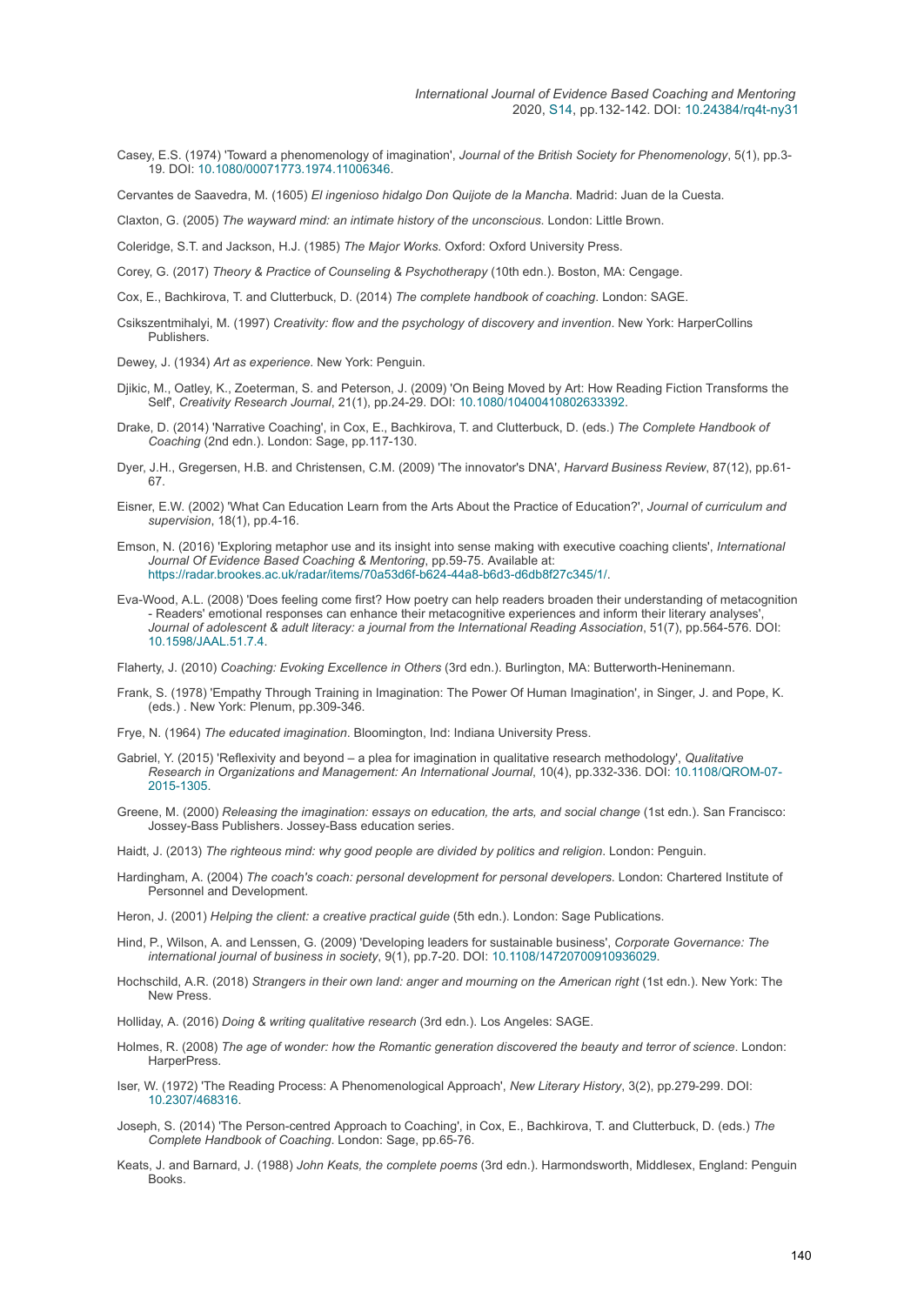- Keats, J., Gittings, R. and Mee, J. (2002) *Selected letters. Oxford world's classics* (Rev. edn.). Oxford: Oxford University Press.
- Koopman, E. and Hakemulder, F. (2015) 'Effects of Literature on Empathy and Self-Reflection: A Theoretical-Empirical Framework', *Journal of Literary Theory*, 9(1), pp.79-111. Available at: <http://www.jltonline.de/index.php/articles/article/view/759/1779>.
- Linder-Pelz, S. (2010) *NLP Coaching. An evidence-based approach for coaches, leaders and individuals*. London: Kogan Page
- Lyons, P.R. and Bandura, R.P. (2018) 'Understanding metacognition: concepts supporting employee learning and growth', *Human Resource Management International Digest*, 26(6), pp.44-46. DOI: [10.1108/HRMID-07-2018-0155.](https://doi.org/10.1108/HRMID-07-2018-0155)
- Mezirow, J. (1991) *Transformative dimensions of adult learning* (1st edn.). San Francisco: Jossey-Bass.
- Miall, D.S. and Kuiken, D. (2002) 'A feeling for fiction: becoming what we behold', *Poetics*, 30(4), pp.221-241. DOI: [10.1016/S0304-422X\(02\)00011-6](https://doi.org/10.1016/S0304-422X(02)00011-6).
- Moore, J. and Strachan, J. (2010) *Key Concepts in Romantic Literature*. Basingstoke, Hampshire: Literature Houndmills; Palgrave Macmillan. Palgrave key concepts.
- Newton, E.V. (1991) 'Developing Metacognitive Awareness: The Response Journal in College Composition', *Journal of Reading*, 34(6), pp.476-478. Available at:<https://www.jstor.org/stable/40032107>.
- Oatley, K. (1999) 'Why fiction may be twice as true as fact: Fiction as cognitive and emotional simulation', *Review of General Psychology*, 3(2), pp.101-117. DOI: [10.1037/1089-2680.3.2.101.](https://doi.org/10.1037/1089-2680.3.2.101)
- Oatley, K (2009) 'Communications to Self and Others: Emotional Experience and its Skills', *Emotion Review*, 1(3), pp.206- 213. DOI: [10.1177/1754073909103588](https://doi.org/10.1177/1754073909103588).
- Owen, W.J.B. and Smyser, J.W. (1974/2008) *The Prose Works of William Wordsworth*. Penrith: Humanities-Ebooks.
- Passmore, J. and Marianetti, O. (2007) 'The role of mindfulness in coaching', *The Coaching Psychologist*, 3(3), pp.131-137. Available at: [http://www.mysgw.co.uk/Images/368/Passmore%20&%20Marianetti%20\(2007\)%20The%20role%20of%20mindfulness](http://www.mysgw.co.uk/Images/368/Passmore%20&%20Marianetti%20(2007)%20The%20role%20of%20mindfulness%20in%20coaching.pdf) %20in%20coaching.pdf.

Peijnenburg, J. (2006) 'Shaping your own life', *Metaphilosophy*, 37(2), pp.240-253. DOI: [10.1111/j.1467-9973.2006.00424.x.](https://doi.org/10.1111/j.1467-9973.2006.00424.x)

- Peltier, B. (2010) *The psychology of executive coaching: theory and application* (2nd edn.). New York: Routledge.
- Puente-Díaz, R. and Cavazos-Arroyo, J. (2017) 'Creative Self-Efficacy: The Influence of Affective States and Social Persuasion as Antecedents and Imagination and Divergent Thinking as Consequences', *Creativity Research Journal*, 29(3), pp.304-312. DOI: [10.1080/10400419.2017.1360067](https://doi.org/10.1080/10400419.2017.1360067).
- Reisigl, M. and Wodak, R. (2009) 'The Discourse Historical Approach', in Wodak, R. and Meyer, M. (eds.) *Methods of critical discourse analysis*. Los Angeles: Sage, pp.87-121.
- Rowan, J. (2014) 'The Transpersonal Approach To Coaching', in Cox, E., Bachkirova, T. and Clutterbuck, T. (eds.) *The Complete Handbook of Coaching*. London: Sage, pp.145-156.

Sarasvathy, S. (2002) 'Entrepreneurship as economics with imagination', *Ruffin Series in Business Ethics*, pp.95-112.

- Schama, S. (1989) *Citizens: a chronicle of the French Revolution*. London: Viking.
- Singer, J.L. and Pope, K.S. (1978) *The Power of human imagination: new methods in psychotherapy. Emotions, personality, and psychotherapy*. New York: Plenum Press.
- Smither, J. (2011) 'Can Psychotherapy Research Serve as a Guide for Research About Executive Coaching? An Agenda for the Next Decade', *Journal of Business Psychology*, 26, p.11.
- Snow, C.P. and Collini, S. (1993) *The two cultures* (ISSR Library Canto edn.). London: Cambridge University Press.
- Spaulding, S. (2016) *Imagination Through Knowledge*. Oxford: Oxford University Press.
- Spinelli, E. (2014) 'Existential Coaching', in Cox, E., Bachkirova, T. and Clutterbuck, D. (eds.) *The Complete Handbook of Coaching* (2nd edn.). London: Sage, pp.91-103.
- Sutton-Smith, B. (1988) 'In search of the imagination', in Egan, K. and Nadaner, D. (eds.) *Imagination and Education*. Milton Keynes: Open University, pp.3-29.
- Tracy, S. (2010) 'Qualitative quality: Eight a"big-tent" criteria for excellent qualitative research', *Qualitative Inquiry*, 16(10), pp.837-851. DOI: [10.1177/1077800410383121.](https://doi.org/10.1177/1077800410383121)
- Tschennen-Moran, B. (2014) 'Skills and Performance Coaching', in Cox, E., Bachkirova, T. and Clutterbuck, D. (eds.) *The Complete Handbook of Coaching* (2nd edn.). London: Sage, pp.201-214.
- *University of Oxford Gazette* (2019).
- Van Buskirk, W., London, M. and Plump, C. (2015) 'Poetry and Poetic Metaphor in Teaching Leadership and Ethics', *Journal of Leadership Studies*, 9(1), pp.56-62. DOI: [10.1002/jls.21358.](https://doi.org/10.1002/jls.21358)